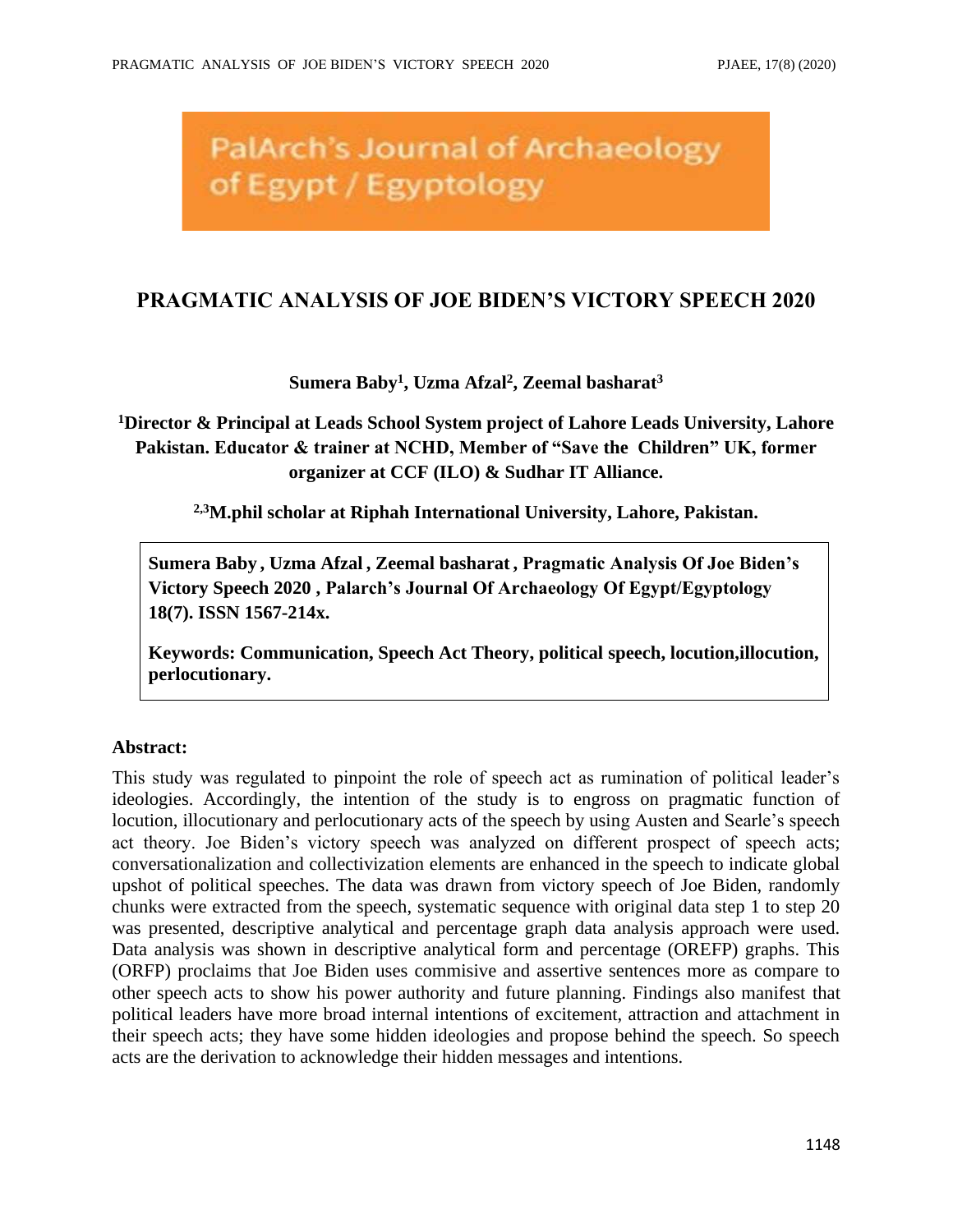#### **Introduction:**

Pragmatics is an extensive domain of study in Linguistics explicate as it is study of meanings related to context in which speaker communicates. In simple words communicative function is basically intended in 'Pragmatics' in form of speech, utterance, formal in formal conversations and many more. Meaning in any language is core of communication among people of discrete societies belong to different cultures and meanings do vary from culture to culture. Meaning and context in pragmatics are inter-dependent of each other's it means that meaning cannot be conveyed in absence of context and context is nothing without meaning. Discussing about language use through which people communicate with each other and communication is a speech which can be in written or spoken form. Speech makes speaker capable of expressing some particular purposes. Speech is dependent on speaker's will which is an individual choice (Gallaway, 1994:184).

In speech words or utterances used by speaker in any context sometimes use as performative verbs, which are those utterances in language is not only about words/ utterances but also presenting some actions. J. L. Austin (1962) and J. Searle (1976) proposed ''Speech Act Theory'' in this perspective. In pragmatics, language use is highlighted according to context which is central interest in pragmatics. Practical use of language is reflected through lexical choices. In this paper, political victory speech of Joe Biden (President of United States of America) is analyzed under framework of Austin's and Searle's ''Speech Act Theory'' in pragmatics/ discourse. Political speech is a rich domain for study in which every utterance uttered by politicians can be analyzed and these speeches are being analyzed from many decades. Speech Act Theory is perfect choice for such type of analysis of any political discourse.

As John L. Austin explains three speech act; Locutionary act: an act which is performed through utterances, Illocutionary act which is related to the intensions of interlocutor behind any utterance, Perlocutionary act is the effect of those utterances on hearer. And Searle proposed this theory which is categorized as: declarative, expressive, directives, representative, assertive, verdictive.

The main purpose of this paper is to analyze the victory speech of Joe Biden that political discourse does have performative verbs in it and how politicians took benefit of their position can be investigated through discourse and pragmatics. Not the whole speech but few chunks from his speech are extracted to point the speech act. Performative Political Speeches are taken to investigate the importance of context in pragmatic meaning with the help of Speech Act Theory. Many politicians use assertive and commisive speech acts in delivering speeches to show authenticity of their utterance with intentions of acts in real life ahead.

#### **Objectives of the study:**

Objective of this study is to analyze the victory speech of Joe Biden on linguistic and ideological proportion on pragmatic level by using the theory of speech acts of Austin's and Searle's (1962). This study also has an intention of making distinguished conventional and cultural theme of the speaker for some specific political, social and cultural purposes with hidden ideologies and techniques. Furthermore it has a target to introduce some political speech factors in correlation to the context in which the speech was submitted and to calculate how the identified features extrapolate the messages in the speech.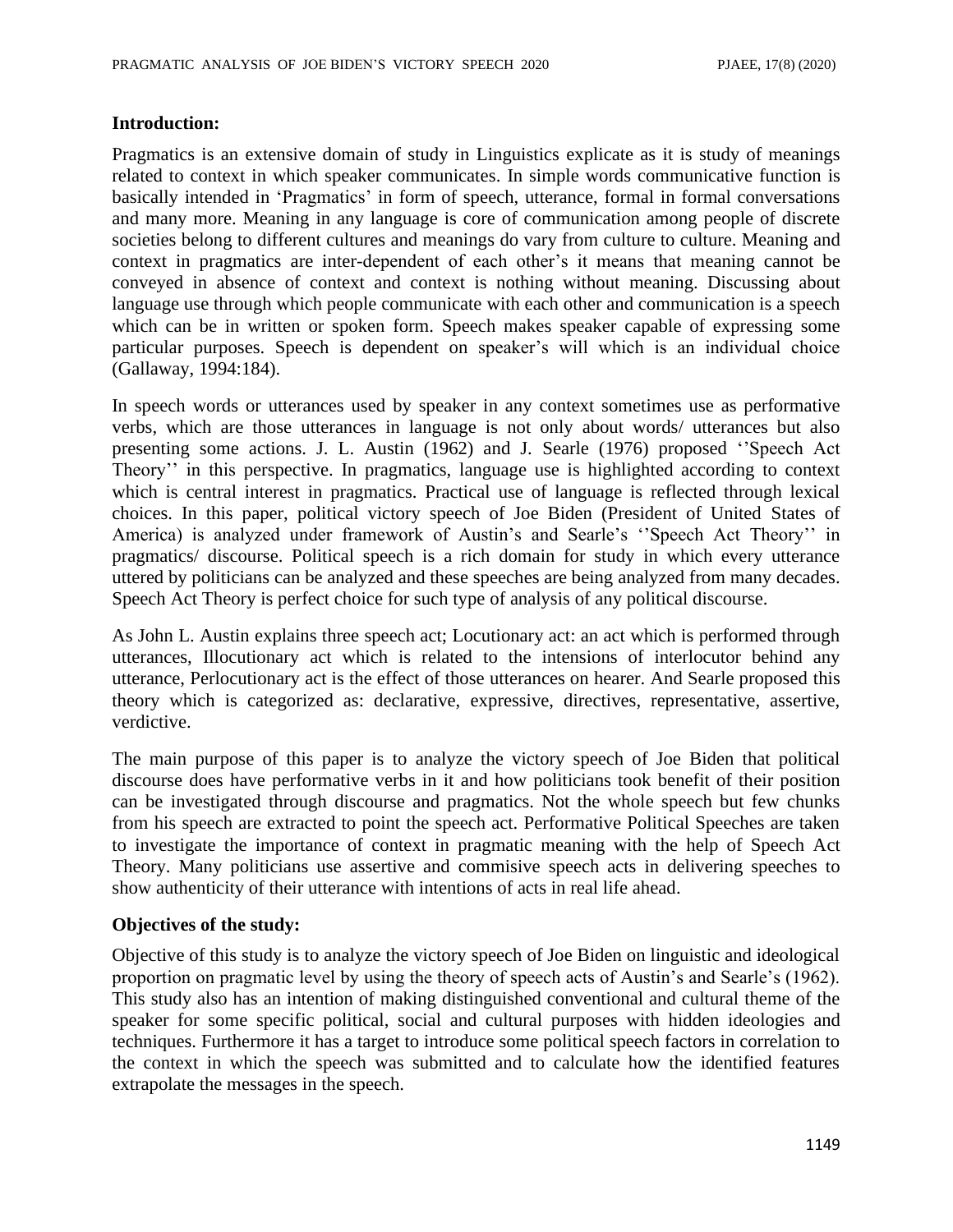#### **Literature Review:**

Human speech is a complex phenomenon. It is very difficult to have a better understanding of communication system. Different researchers from different fields gave different theories in order to fully understand and interpret human speech. Researchers tried to simplify this complex phenomenon under some parameters. Every linguistic expression involves a certain social, physical, psychological and historical background. Nader Hanna and Deborah Richards (2019), argued using Searle Austin theory of speech acts and they argued that this SAT theory in very practical in nature and helps to decode communication effectively. To them Searle and Austin's Theory ensures the understanding of verbal expression from different dimensions. They further added that for communication reliability and better understanding, the preferred medium should be verbal in nature as it allows listener to fully grasp the intention of the speaker.

Texts of different genres need to be interpreted differently. Shiva Shankar Subramanian,TrevorCohn and Timothy Baldwin (2019)worked on the text of political domain. They argued that pragmatics play an important role in analyzing and interpreting the intention of speaker through linguistic utterances. They discussed that speech acts give us platform to understand that how context is exploited and how the speaker manipulates the speech according to the required background. Austin and Searle firstly proposed speech act theory which is valid till now and considered to be reliable, effective and practical in nature. Searle and Austin's contribution was challenged by Derrida. This notion is discussed by Hassan Baktir (2013), who researched the contributions and effectiveness of Austin, Searle, Guattri and Derrida towards the understanding and interpretation of complex phenomenon of human speech system.

Communication is not a simple process of conveying information but a method that involves speakers and listeners in a harmony. Verbal message is not only sufficient to decode the intended meanings but other key ingredients are also needed. This notion is favored by Susan Akinkurolere(2020),he claimed that along with the linguistic expression, non- verbal features including body language, paralinguistic features and sign language also aids hearer to fully understand the intended message which the speaker wants to propagate. He investigated in his research work that how politicians use and manipulate linguistic expression as per use. Political speeches are written and conveyed by the politicians under a specialized occasional and immediate context that matches the interests of the speaker and listener. Susan used political speeches of Nigerian President as a raw data for analysis. She expressed the notion that democrats deliberately use assertive style in order to perform performative speech act. She added that without the presence of specific context, one cannot understand the linguistic message completely and for better understanding, the context should be shared by all the parties involved in a speech event. Context can be of many layers, all are needed to be understood.

Communication Analysis also helps the researchers to study speech acts in relation to communicative events. Marta Gonzalez Lloret (2016), also discussed the same stance in her research production. She argued that how the participants initiate and practice speech interaction in an effective pattern. Another research conducted by Sana Ilyas and Dr. Qamar Khushi(2012), shed light on the usage of linguistic expression on social media platform. They limited their study only to Facebook application. They came to know that status uploaded are mostly based on the expressive speech acts including the aspects of directives and assertive. Language is found towards poetic rather than prose genre as social media is a source of expressing and sharing thoughts often.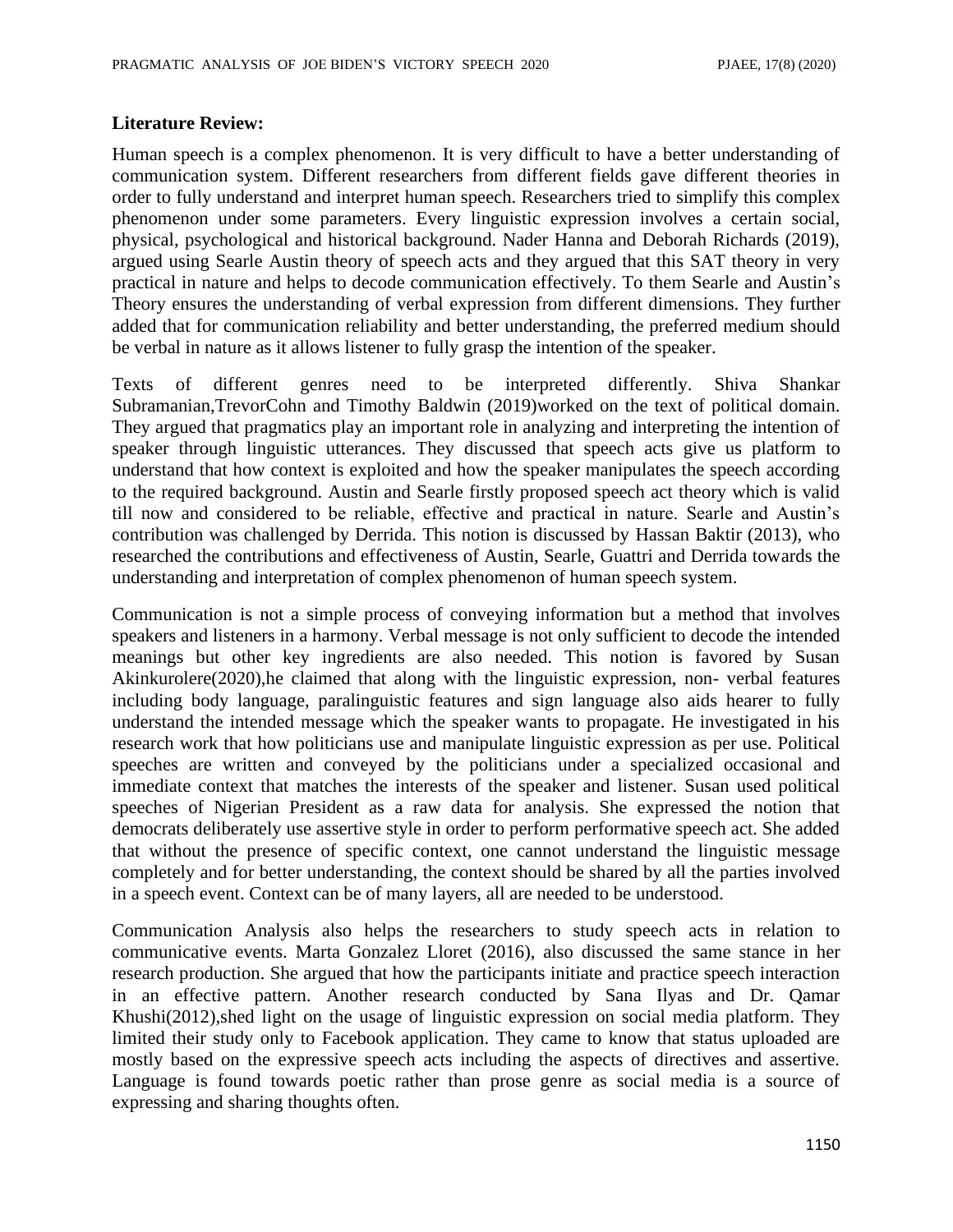#### **Methodology:**

In this research a political speech of Joe Biden is tabbed. It was victory speech of Joe Biden with a point of stopping deprecating and criticizing one another to find a trick of adjustment, delivered in November, 2020.Speech was downloaded from internet. Randomly some chunks are selected from speech, pragmatically speech was analyzed by using linguistic framework of speech act theory of Austen (1962) and Searle (1969), and furthermore conversationalization terminology of Fairclough (1994) and collectivization presented by Van Leeuwen (1996) was used to elaborate pragmatic approaches in speech. Each chunk of speech was nominated by original data step 1 to original data step 20; data was divided into two portions: phase1 and phase 2 for elaborative interpretations. Speech data analysis was presented descriptively and in percentage table form for further intricacy and refinement.

#### **Analysis:**

#### Original Data of Speech

Let us criminal demonization, In America…..Begin to end here and now.

The refusal of Democrats and republicans to cooperate with one another is not some mysterious force beyond the control…..It is a decision, a choice we make, And if we decide not to cooperate then we can decide to cooperate, And I believe that is the part of mandate given to us from American people……They want us to cooperate, in their interest, and that's choice I'll make for American educators, this is a great day for y all…..You're gonna have one of your own in the white house, And Jill gonna make a great first lady, I am so proud of her (cheers)I'll have the honor of serving with a fantastic vice of president, who you just heard from Kamala Harris, who makes history as the first woman, the first woman from south Asian descent, the first daughter of immigrant ever elected in this country! (Cheers)……..Don't tell me it's not possible in United States (cheers)……..It's a long overdue…..Now that what I want the administration look like and act like, for all of those of you who voted for president trump, I understand the disappointment tonight. I've lost couple times myself, but now give each other a chance (cheers)It's time to put away harsh rhetoric, lower the temperature, see each other again, listen to each other again, and to make progress. We have to stop treating our opponents as our enemies. They are not our enemies, they are Americans, and they are America. Our works begin with getting Covid under control.On Monday I will name a group of leading scientists and experts as transition advisers to help

Take the Biden---Haris Covid plan.....

It will be constructed out of compassion, empathy and concern.

God loves you all.

#### **DATA ANALYSIS**

**Phase 1:**

**Original data step: 1 Locution:** Let's criminal demonization in America begin to end here now. **Illocutionary act:** Direct: Directive (appealing) Indirect: Declarative (change) **Expected Perlocutionary act:** Unitary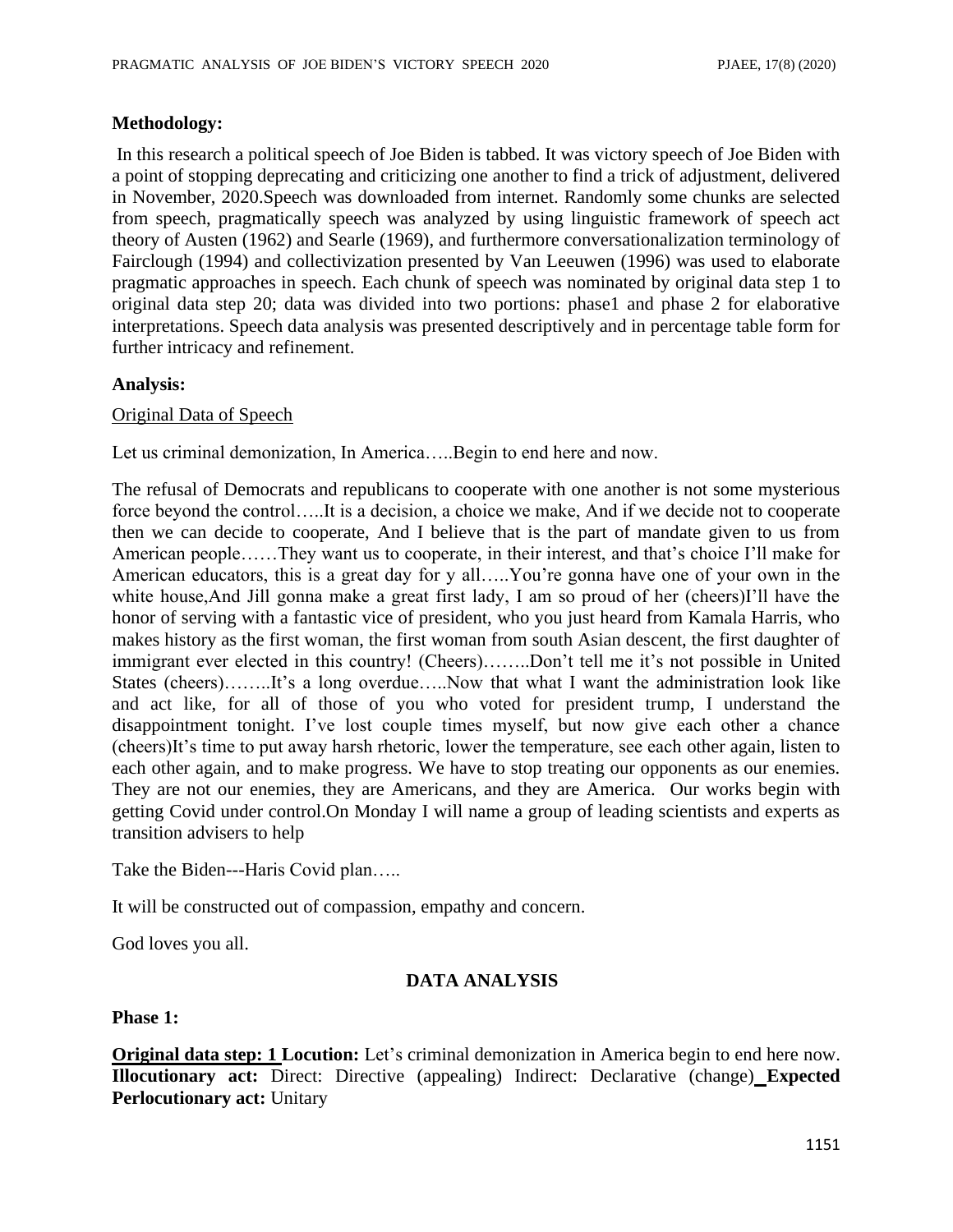**Original data step: 2Locution:** It's a decision, a choice we make and if we can decide not to cooperate then we can decide to cooperate. **Illocutionary act:** Direct: Commisive (pledge) Indirect: Declaration (change) **Expected Perlocutionary act:** collectivism

**Original data step: 3Locution:** The refusal of democrats and republicans to cooperate with one another is not some mysterious for beyond the control.

**Illocutionary act:** Direct: Assertive (stating) **Indirect**: Verdictive (judgment) **Expected Perlocutionary act:** hopefulness

**Original data step: 4: Locution:** I believe, that is part of mandate given to us from American people.

**Illocutionary act:** Direct: Assertive (stating) Indirect: Commisive (intention)

**Expected Perlocutionary act:** confirmative, informatory and sympathetic

**Original data step: 5 Locution:** They want us to cooperate in their interest and that's the choice.

**Illocutionary act:** Direct: Directive (suggestion) Indirect: Assertive: (statement) **Expected Perlocutionary act:** determination unity, sympathy, pacification

**Original data step: 6 Locution:** I will make for American educators. **Illocutionary act:** Direct: Commisive (intention) Indirect: Assertive (stating, informing, changing) **Expected Perlocutionary act :**( determination)

**Original data step 7: Locution:** This is a great day for us all. **Illocutionary act:** Direct: Expressive (pleasure) Indirect: Assertive (informing) **Expected Perlocutionary act:**  cheerfulness

**Original data step: 8 Locution:** You're gonna one of your own in the white house. **Illocutionary act:** Direct: Assertive (statement) Indirect: Verdictive (conviction)

**Expected Perlocutionary act:** sympathetic **Original data step: 9 Locution:** And Jill's gonna make a great first lady, I am so proud of her (cheers)

**Illocutionary act 9:** Direct: Declaration (change) Indirect: Expressive (psychological state) **Expected Perlocutionary act:** excitement, sympathy, expressing pleasure

**Original data step: 10 Locution:** You always had my back, and I always have yours **Illocutionary act:** Direct statement: Commisive (promise) Indirect: Assertive (statement) **Expected Perlocutionary act:** Sympathy

**Phase 2:**

**Original data step: 11 Locution:** I said at the outset, I want to represent this campaign to represent and look like American, we have done that **Illocutionary act:** Direct: Declaration (declaring) Indirect: Commisive (intention) **Expected Perlocutionary act:** Hopefulness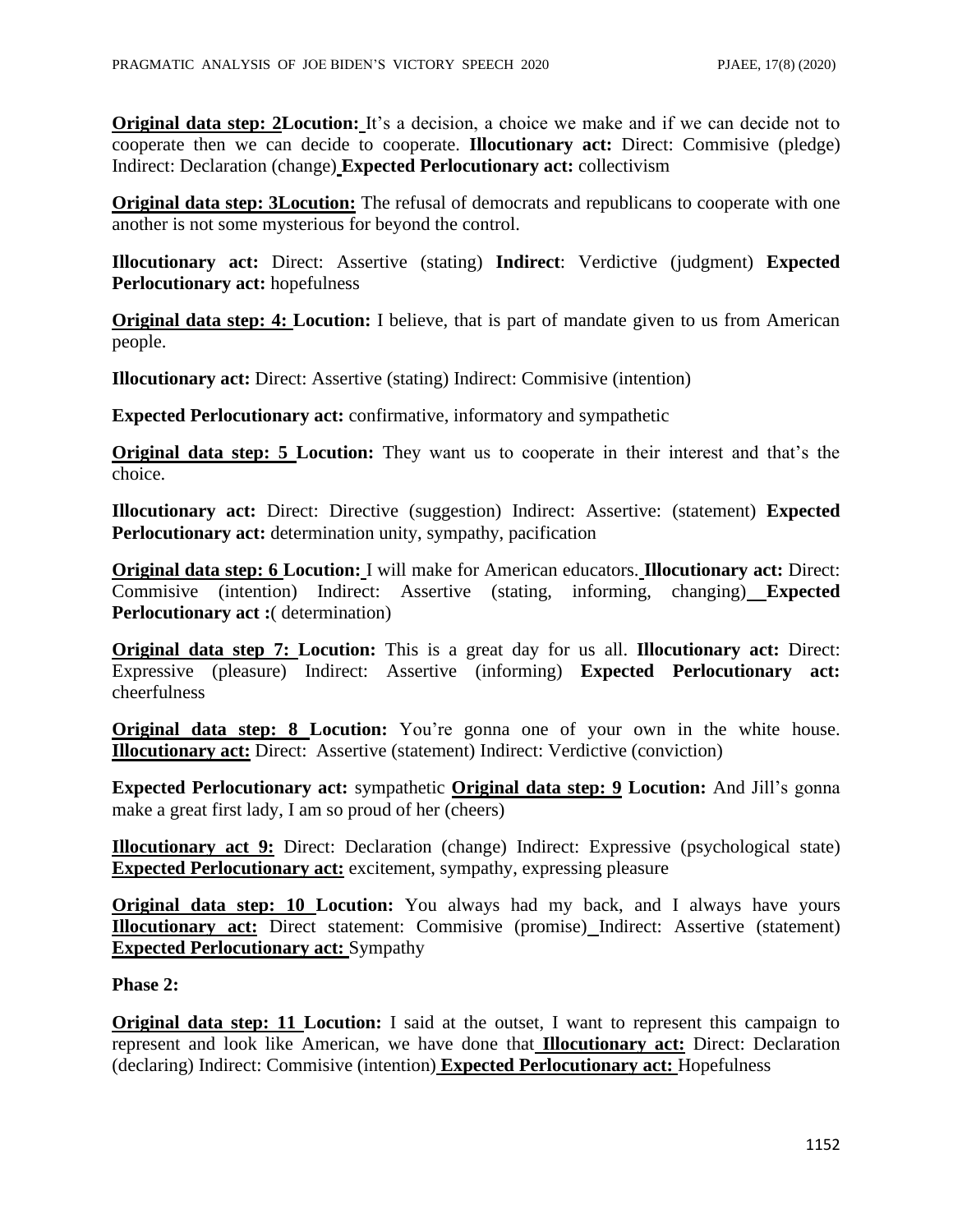**Original data step: 12 Locution:** Now that what I want the administration look like and act like, for all of those of you who voted for president trump, I understand the disappointment tonight. **Illocutionary act:** Direct: Commisive (future planning) Indirect: Expressive (sharing sorrows) **Expected Perlocutionary acts:** Sympathy, inspiring, encouraging

**Original data step: 13 Locution:** I've lost couple times myself, but now give each other a chance (cheers)**Illocutionary act** Direct: Assertive (stating)Indirect: Directive (appealing)**Expected Perlocutionary act**: unitary, collectivism, sympathy

**Original data step: 14** it's time to put away harsh rhetoric, lower the temperature, see each other again, listen to each other again, and to make progress.

**Illocutionary act:** Direct: Commisive (future planning, suggestions) indirect: Assertive (statement) **Expected Perlocutionary effect:** Encouragement, hopefulness

**Original data: step 15Locution:** we have to stop treating our opponents as our enemies. **Illocutionary act:** Direct: Assertive (stating) Indirect: Expressive (suggestion)

**Expected Perlocutionary act:** encouragement, directing, counseling, suggesting

**Original data: step 16 Locution:** they are not our enemies, they are Americans, and they are America

**Illocutionary act:** Direct: Assertive (stating) Indirect: Representatives (claiming, generating hypothesis)

#### **Expected Perlocutionary act:** Unitary

**Original data: step 17 Locution:** Our works begin with getting Covid under control.**Illocutionary act:**

Direct: Declaration (change) Indirect: Commisive (future decision) **Expected Perlocutionary act:** hopefulness, encouragement

**Original data: step 18Locution:**On Monday I will name a group of leading scientists and experts as transition advisers to help Take the Biden---Haris Covid plan…..**Illocutionary act:** Direct: Commisive (promise)Indirect: Declarative (act of change)**Expected Perlocutionary act:** determining, hopefulness

**Original data step: 19 Locution:** It will be constructed out of compassion, empathy and concern.

**Illocutionary act:** Direct: Commisive: (promise) Indirect: Assertive (stating) **Expected Perlocutionary act:** hopefulness

**Original data step: 20 Locution:** God loves you all. **Illocutionary act:** Direct: Representative (statement of fact) Indirect: Expressive (determination)

**Expected Perlocutionary act: S**ympathy, affection, positivity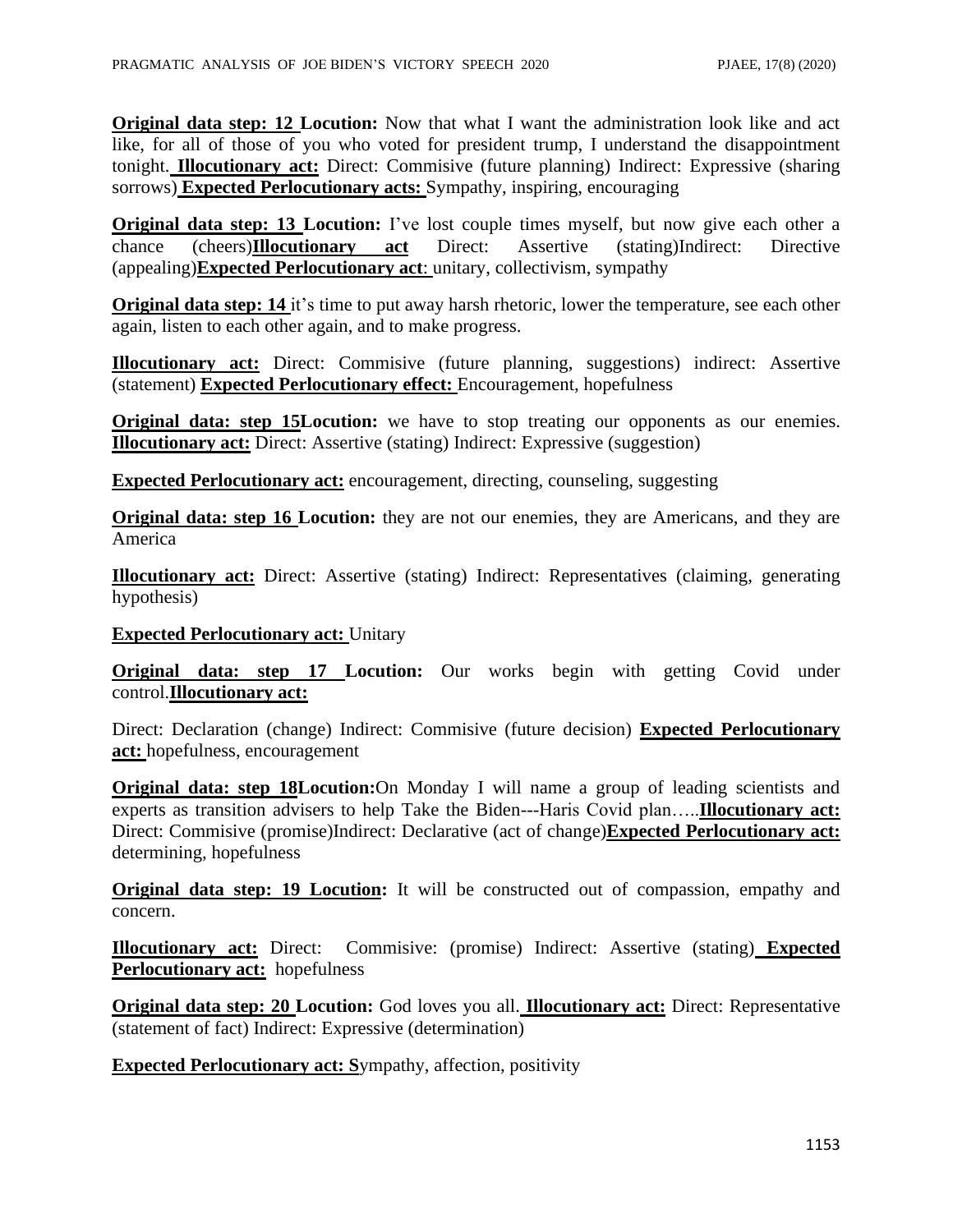| Original data                                                              | Conversationalization | Collectivization    |
|----------------------------------------------------------------------------|-----------------------|---------------------|
| A choice we make and if we<br>can decide not to cooperate.                 | A choice              | (We make) (we can)  |
| Let's criminal demonization                                                | Let's                 | Let's               |
| You're gonna one of your<br>own                                            | Gonna, your own       | You're              |
| <b>God</b> loves you all.                                                  | God loves             | All                 |
| We have to stop treating our<br>opponents as our enemies.                  | We have to stop       | We, our             |
| I believe, that is part of<br>mandate given to us from<br>American people. | I believe             | American people, us |

### **Data in percentage (phase 1)**

| Speech acts(direct and<br>indirect) | frequencies    | Percentage |
|-------------------------------------|----------------|------------|
| Assertive                           | 8              | 80%        |
| <b>Directive</b>                    | $\overline{2}$ | 20%        |
| Expressive                          | $\overline{2}$ | 20%        |
| Verdictive                          | $\overline{2}$ | 20%        |
| Co missive                          | $\overline{4}$ | 40%        |
| Declarative                         | 3              | 30%        |
| Representative                      | $\overline{0}$ | 0%         |

## **Data in percentage (phase 2)**

| <b>Speech act Speech acts (direct</b><br>and indirect) | frequencies | <b>Percentage</b> |
|--------------------------------------------------------|-------------|-------------------|
| assertive                                              |             | 50%               |
| <b>Directive</b>                                       |             | 10%               |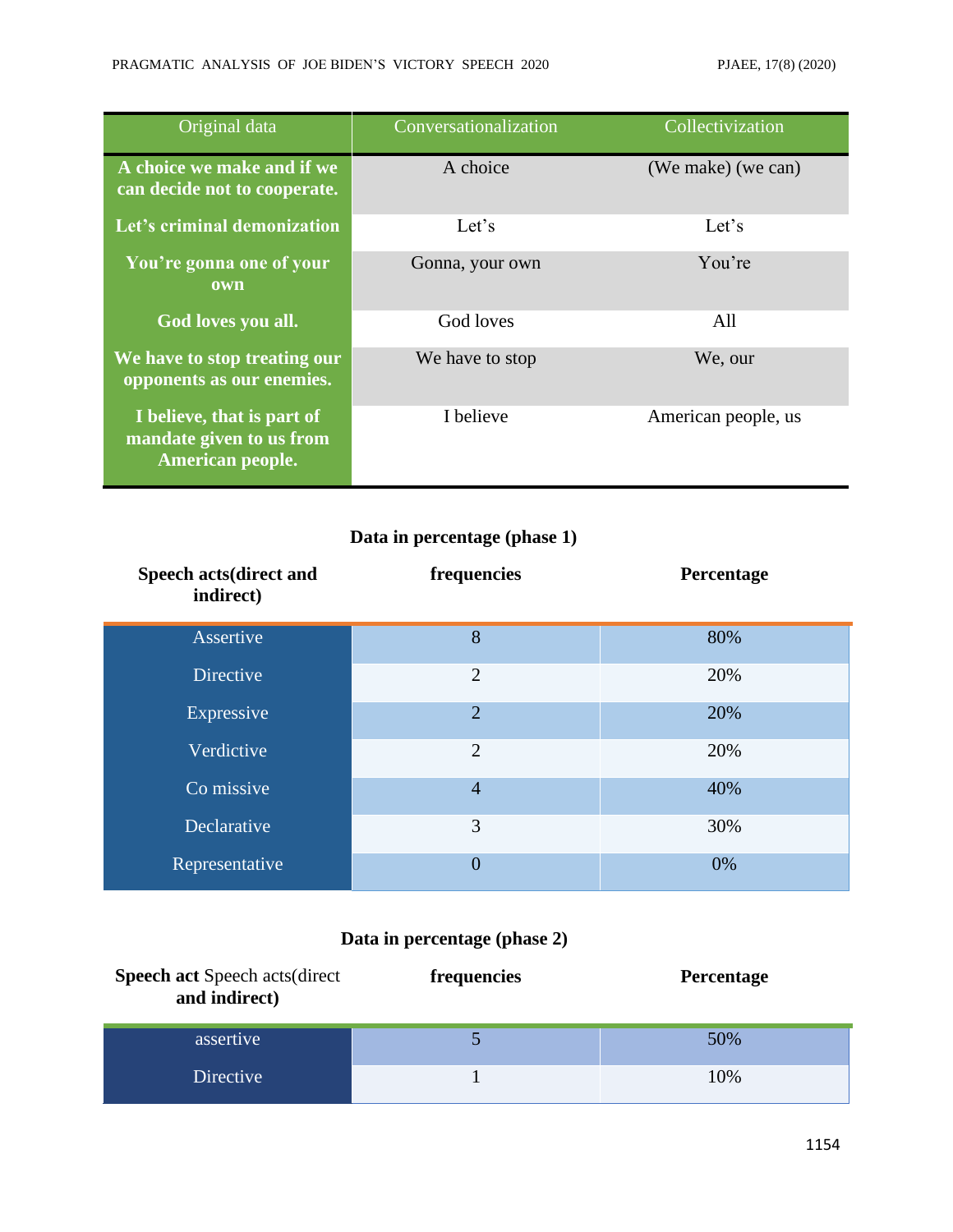| Expressive     | 3 | 30% |
|----------------|---|-----|
| verdictive     |   | 10% |
| commisive      | 6 | 60% |
| declarative    | 3 | 30% |
| Representative | ◠ | 20% |

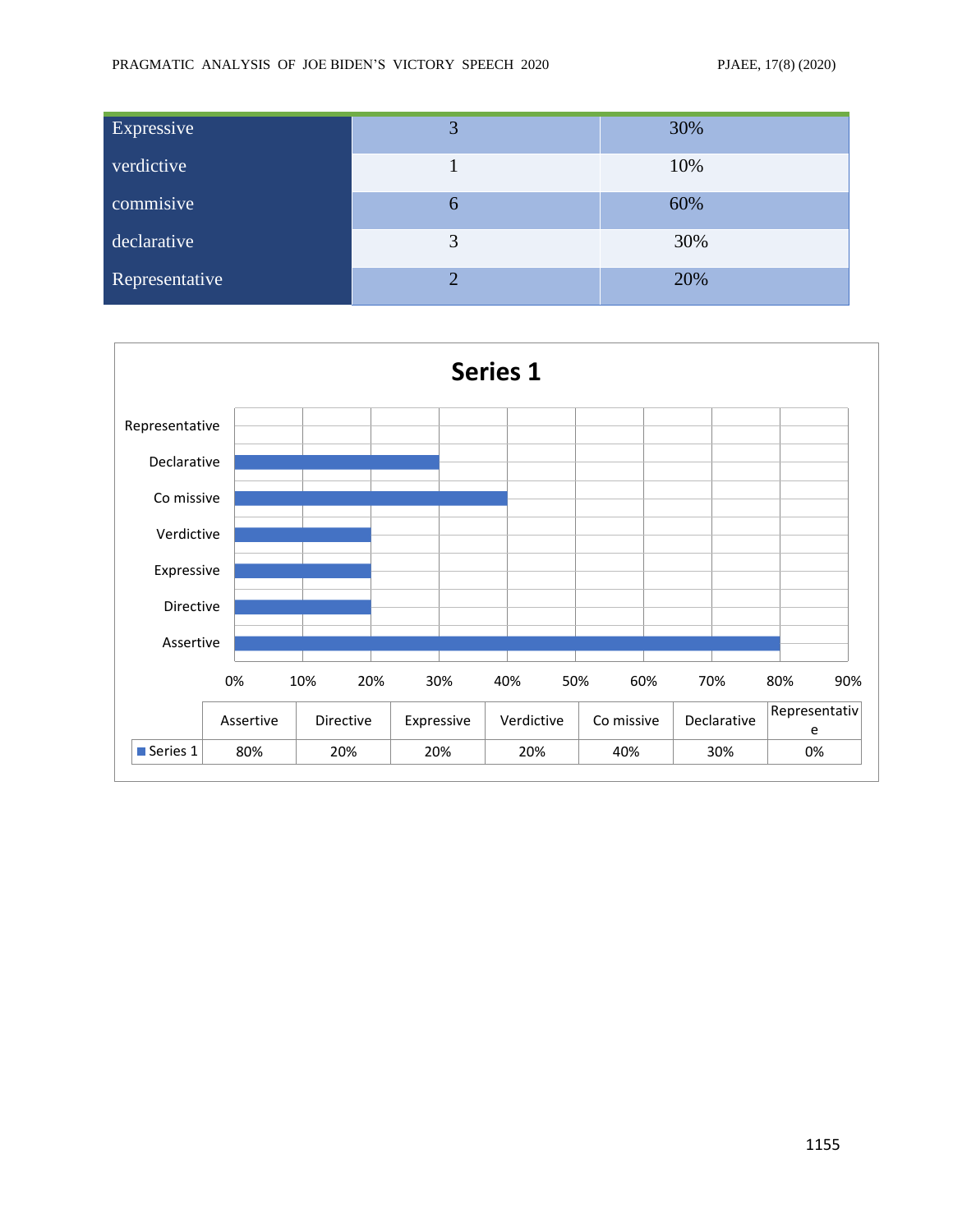

#### **Discussion:**

To clarify and unveil hidden ideologies, social practicality and norms, language is such a weapon that transmits thoughts in form of data to convey message. Every communicator performs different acts according to situation; this research is about political language analysis with conventional linguistic strategies according to politics. Pragmatically, politics have some background hidden ideologies and purposes to get attention of the audience with intentionality, mass orientation, natural and cultural specificity, emotiveness, modality and intersexuality elements to create interest of the audience. So, same criteria was analyzed in Joe Biden's speech with speech act theory of Austen and Searle (1962), this is also focused that speech act could be indented and unintended; sometimes speaker does not focus on another meaning that may be indirect. In speech of Joe Biden, commisive and assertive sentences were on high peak with 80% to 70% range because political speech has characteristics of promises, woes and future plans, where a leader uses commisive and assertive sentences to elaborate future planning and goals. It is universal phenomena to use commisive and assertive sentences to show power and integrity, every politicization has an intention to do something extraordinary in speech to get the attention of audience by presenting excitement, power, hopefulness, inspiration, determination and sympathy, so results come out as perlocutionary acts that listener gets, if we observe the speech pragmatically, it may be with different meaning according to listener's perception, if Joe Biden said in his speech (I want to represent this campaign to represent and look like Americans) he has different meaning but it depends upon the listener what type of meaning he interprets. When Joe Biden says "You're gonna one of your own in the white house" his purpose may be to get sympathy and love or may be its just political technique to get attention of the audience, so linguistically it may have elaboration on syntactical level but it also evaluate linguistic approach and listeners attention as well on direct and indirect level. Furthermore according to the terminology of Fairclough and Leeuwen, speeches proclaim collectivization and conversationalization which make these speeches more attractive by using collective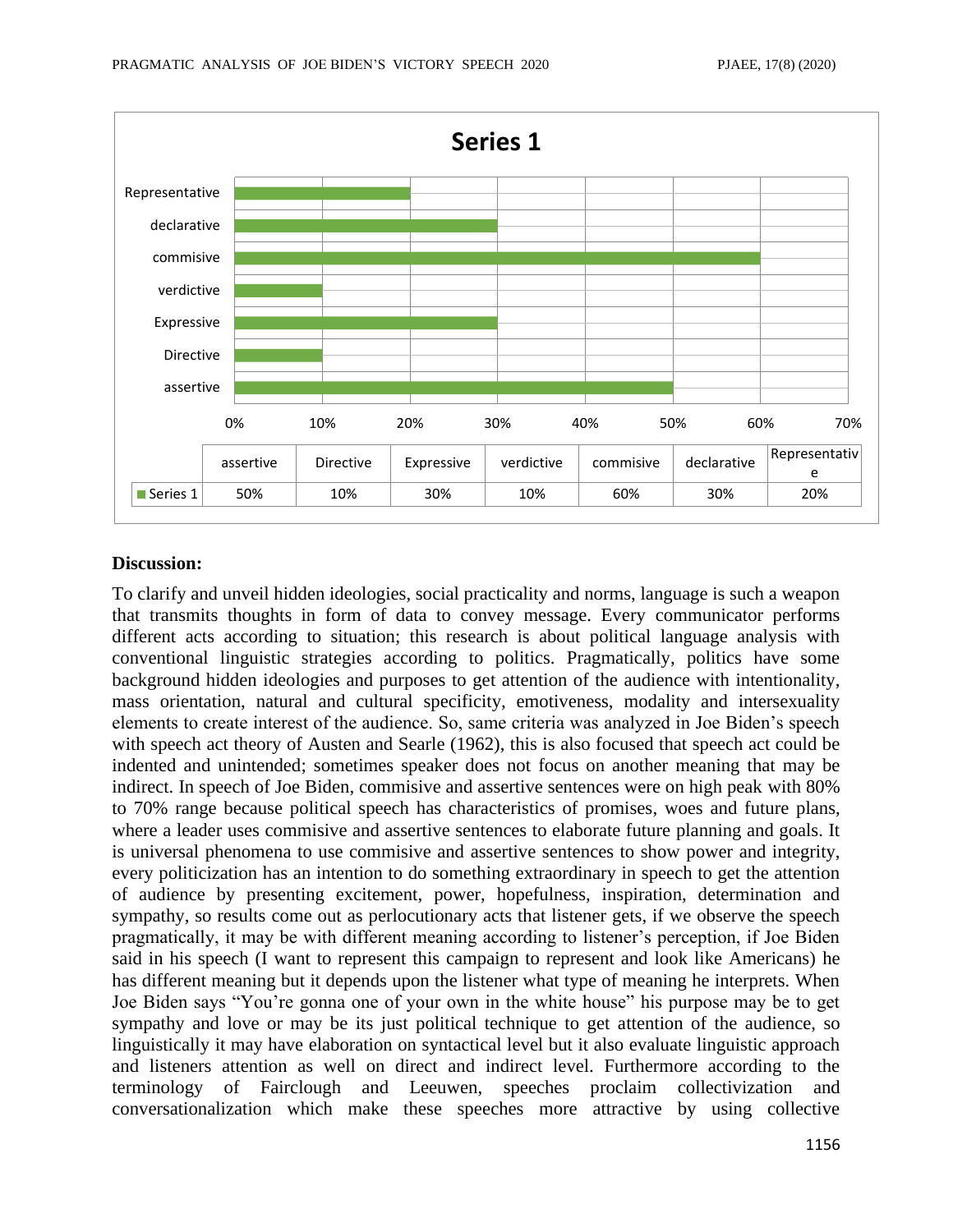terminologies like {we, us, Americans, their, unitary, all, let's, they, each other, all of those, for us all} all these words show double meanings and understandings on the part of receiver. Contrarily, the assertive acts in victory speech are 80% in  $1<sup>st</sup>$  phase, and commisive acts are 60%, which illustrate Joe Biden's promises with audience, future planning statements and contents. Actually political speeches intimate power dominance and authoritative elements in different expressions of speaker. Sentences are analyzed on both direct illocutionary sense and indirect illocutionary sense to show that speaker has intention to say more than what he utters and he wants to do more than his utterances. Overall relative percentage frequency shows that political leaders use assertive and commisive sentences more as compare to other sentences to show their power, Joe Biden's speech is also full of commisive and assertive sentences which has an effect on listener of determination, hopefulness and success. Use of let's we, Americans, us, show Joe Biden's sympathetic and love intentions for audience on the one hand, contrarily all political speeches, with same universality has same intentions of attracting and inspiring, so speech acts according to speech act theory and assimilation are the reflection of speakers thoughts, intentions and ideologies.

#### **Conclusion:**

It is suffice to say that speech acts are the derivation of analysis of any communication to identify and discover the force and features of communication. Joe Biden's speech comprises of many triangulations of speech acts to excite, to elaborate and to inspire, as we observe in speeches of other leaders. It is also observed that act of saying something has more than utterances with broad perceptions and intentions. Speech acts are the reflection of particular genre and thoughts of speaker with different perspective. These speech acts are the focus on background ideologies of the political leaders to get attention of audience by attracting with different speech acts with different attractive tools of promise, planning and excitement. By using speech act theory of Searle and Austin (1962), researcher introduces different angles of speech for broad understanding of political speech.

#### **References:**

Acton, E. K. (2019). Pragmatics and the social life of the English definite article. Language, 95(1), 37-65.

Akinkurolere, S. (2015). Exploring the Significance of Context in Meaning: Speech Act Features of Performative Political-Speeches of President Umaru Musa Yar᾽ Adua. The Athens Journal of Humanities & Arts, 3(2), 63.

Baktir, H. (2013). Speech Act Theory: Austin, Searl Derrida's Response and Deleuze's Theory of Order-word. Epiphany. Journal of Transdisciplinary Studies, 6(2), 100-111.

Hanna, N., & Richards, D. (2019). Speech Act Theory as an Evaluation Tool for Human–Agent Communication. Algorithms, 12(4), 79.

Horn, L. R., & Ward, G. L. (Eds.). (2004). The handbook of pragmatics (p. 3). Oxford: Blackwell.

Ilyas, S., & Khushi, Q. (2012). Facebook status updates: A speech act analysis. Academic research international, 3(2), 500-507.